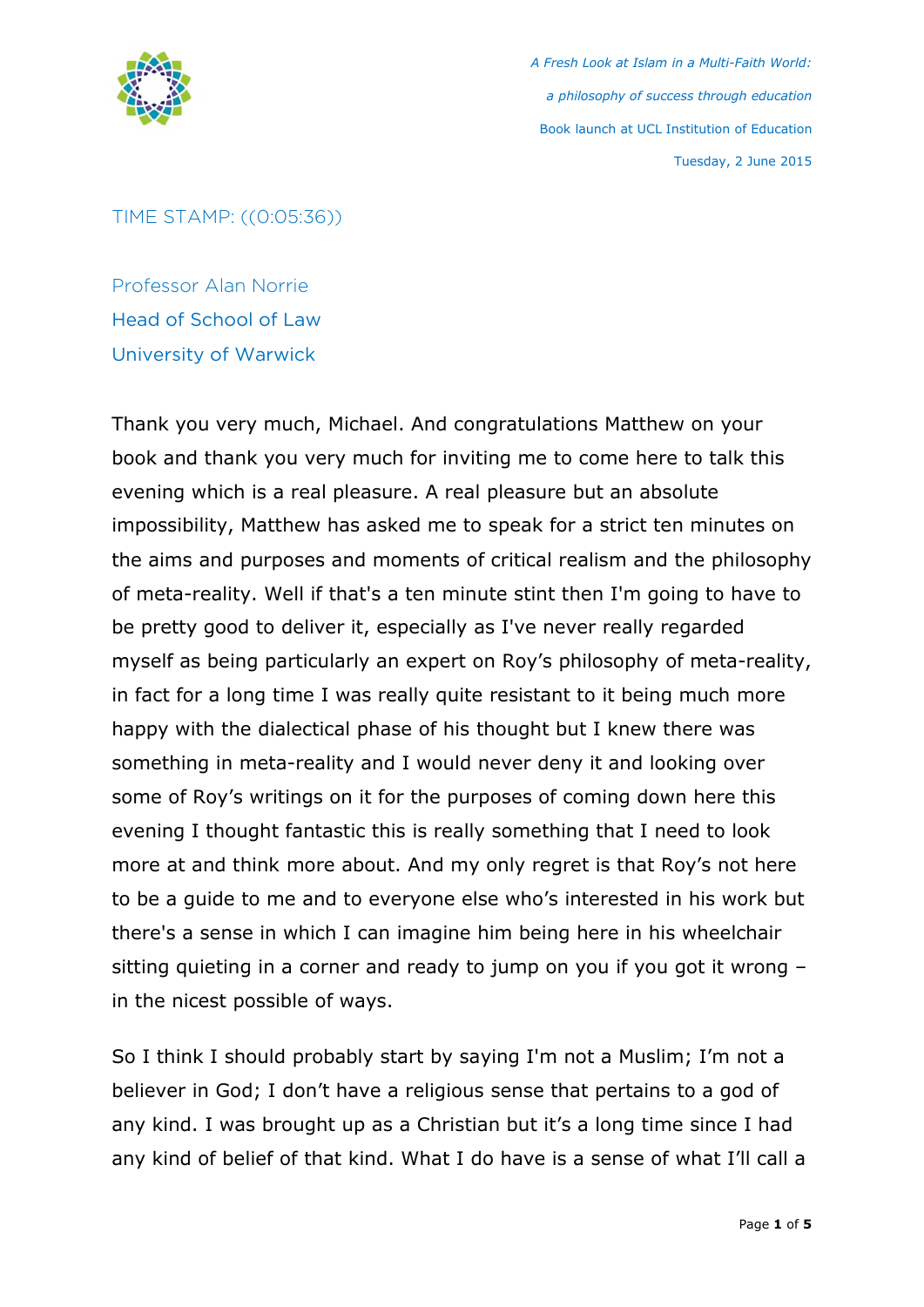

universality; a sense perhaps of an underlying unity of being; a belief in human being in the world and alongside other forms of being in that world and in the world itself; perhaps a sense of oneness in and with the world, yet in a world that in so many ways, and quite systematically I think, denies such oneness to us.

So that's roughly where I come from and I'm going to link that in at the very end to what Roy has to say about religion but I've been asked to say a little bit about the main moments of critical realism and the philosophy of meta-reality and as I work through them you'll see how this links up with what I've just said about oneness and then there'll be the question about the relationship between that and religion at the end.

So what's the starting point then? What's the first element in critical realism? Well it's the affirmation of being in the world, structured and differentiated so that we're no longer to be caught up in the travails of the human mind as a filter on being, although our understanding of being is inherently linked to the fact that we are human beings and knowledge is an important part of our being, but we live in a world that's structured and differentiated and we are structured and differentiated in ourselves within that world. We have agency – within structures there is agency. All this is the nature of, as it were you might call it the sociological or the psychological or the socio-natural understanding of what it means to be a human being in the world. And that's the starting point for critical realism.

What then we move on to, and there are going to be seven stages in this: so the second stage is then the idea of being in the world as changing and processual. We are in a world that is one of becoming and begoing. Everything that is comes into being and perishes so there is a sense of what, in terms of the western philosophical tradition, an affirmation of the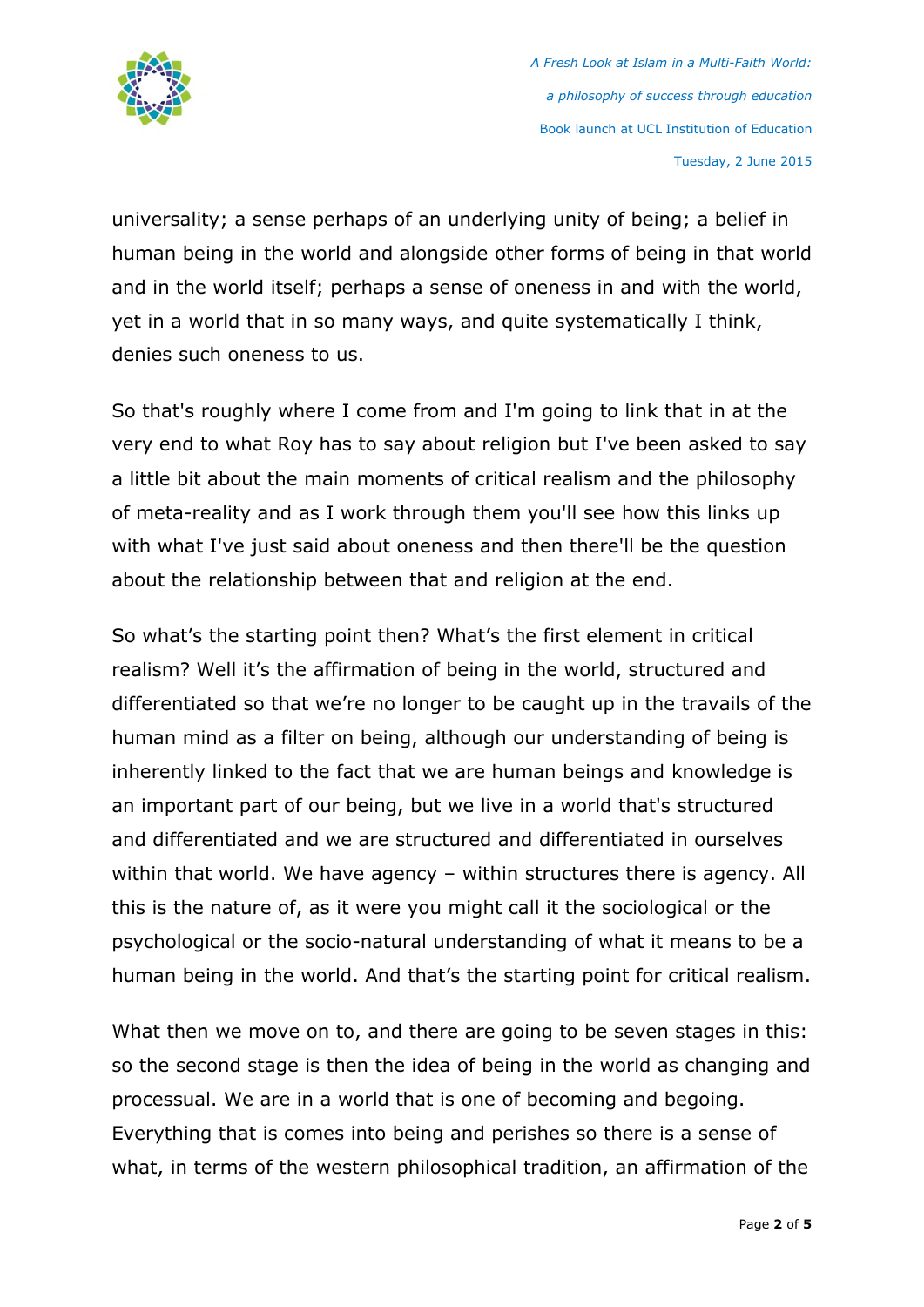

not, that there is change. Change can be analysed in terms of something being one thing and no longer being that thing and becoming something else and that process of becoming is a process of negation and emergence of something new. So this process, and we're in a world that's in process, and we have to understand alongside the idea of structure and difference.

And then moving on to a third element in this way of thinking we have the idea of a third level of a totality that we live in a whole, that the world is a whole and we are part of that whole. If you think about structures you think about people and persons in structures, you think about structures in and the difference between social and natural structures, there is a sense of a wholeness, a totality and we have to understand that whatever we think about ourselves it's never just ourselves, we're always being in relation to others and therefore we're being within a wholeness, a totality.

And then fourthly, within that world that is a whole, we are agents. We are acting. We seek to intervene in different ways. And we are moral creatures; we are ethical creatures; we seek to act according to a sense of the right and against the wrong. And that can all be very perturbed by reality and so on and so forth but nonetheless it is the case that we are creatures who think in normative terms: we think of ought, what we ought to do.

And within this context of what we ought to do there are important things that are true for us, morally, ethically. What is true for us is that a sense of freedom is something that we value and that is an intrinsic ingredient in human beings. But alongside freedom we need others to realise freedoms. So we are both creatures that seek freedom, and freedom has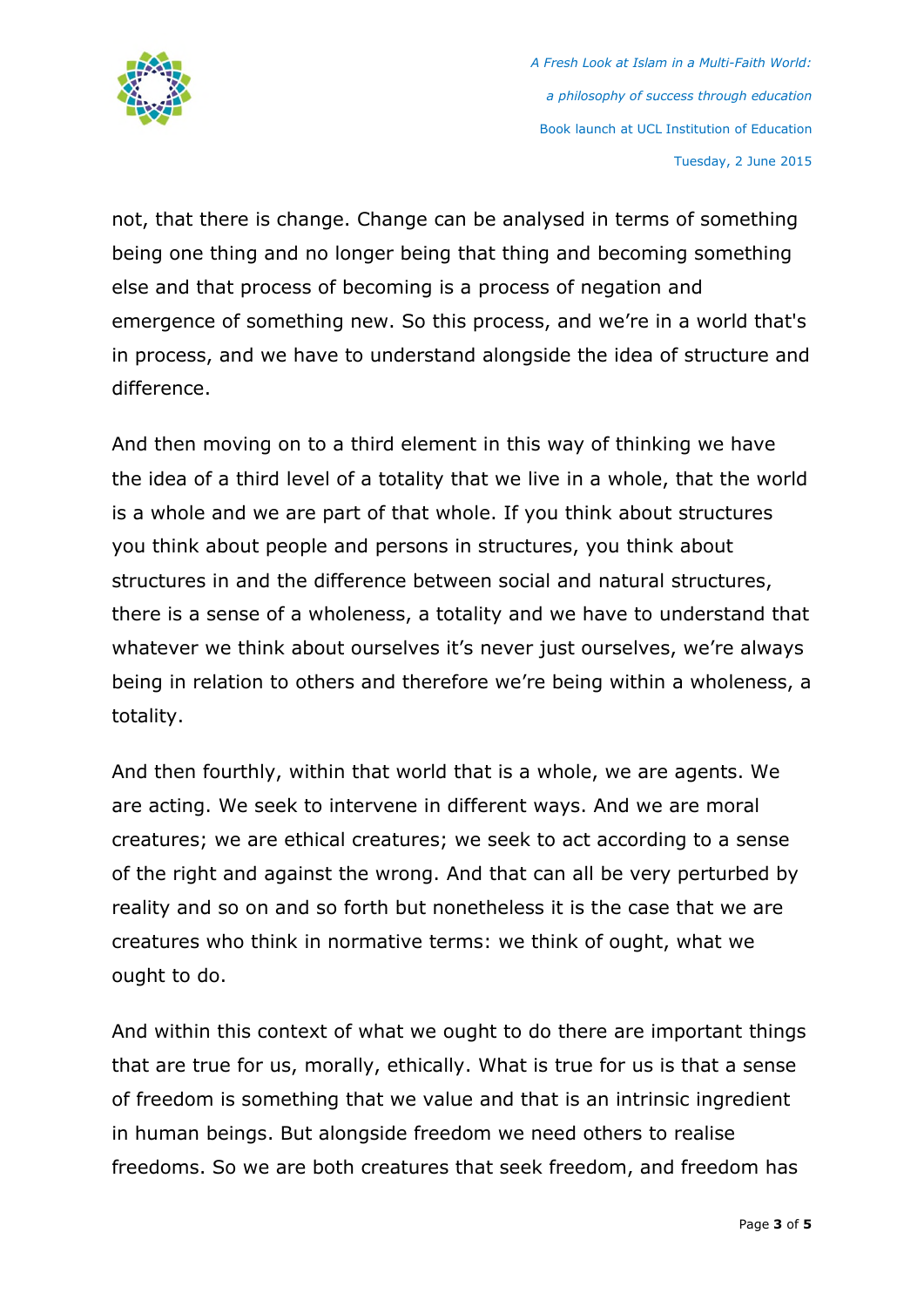

a number of gradations that I can't possibly go into now but we are also creatures who act in solidarity with others. So freedom and solidarity are our ethical existentials.

And freedom and solidarity lead us eventually, if we think it through, if we consider the logic of being far enough we can understand that eventually we can think about, for three minutes, think about a condition in which the happiness, the virtue of all, would be realised and that would be a situation that Roy called the eudemonic society where the happiness of each, the freedom of each, the flourishing of each would be present and would be according to, would also depend upon the flourishing of all.

So these are some ways of thinking through what it means to be a human being in the world. And then once we get to that point we can then go down a level, or back a level, and we can start saying, "Wow there's something in being a human being that we can't simply keep it at a distance, we actually live this," we live this reality and living that reality takes us, as it were, what I've described I can describe it sort of arm's length but what I now need to do is I need to talk subjectively about the experience of being and about the sense of freedom that is within us and that's a kind of eureka moment.

And that eureka moment takes us on to, that's a fifth point, to a sixth point which is a sense of rediscovering our oneness with the world. And in rediscovering our oneness with the world with nature, with the joy of nature, the joy that is in the shared joke, the joy that is in every moment of cooperation, there we have a sense of the world becoming reenchanted for us. And in a reenchanted world we're eventually going to find that that is a world that is essentially a world ultimately of unity. Although we live in a world of difference, in a world of conflict, there is a level at which